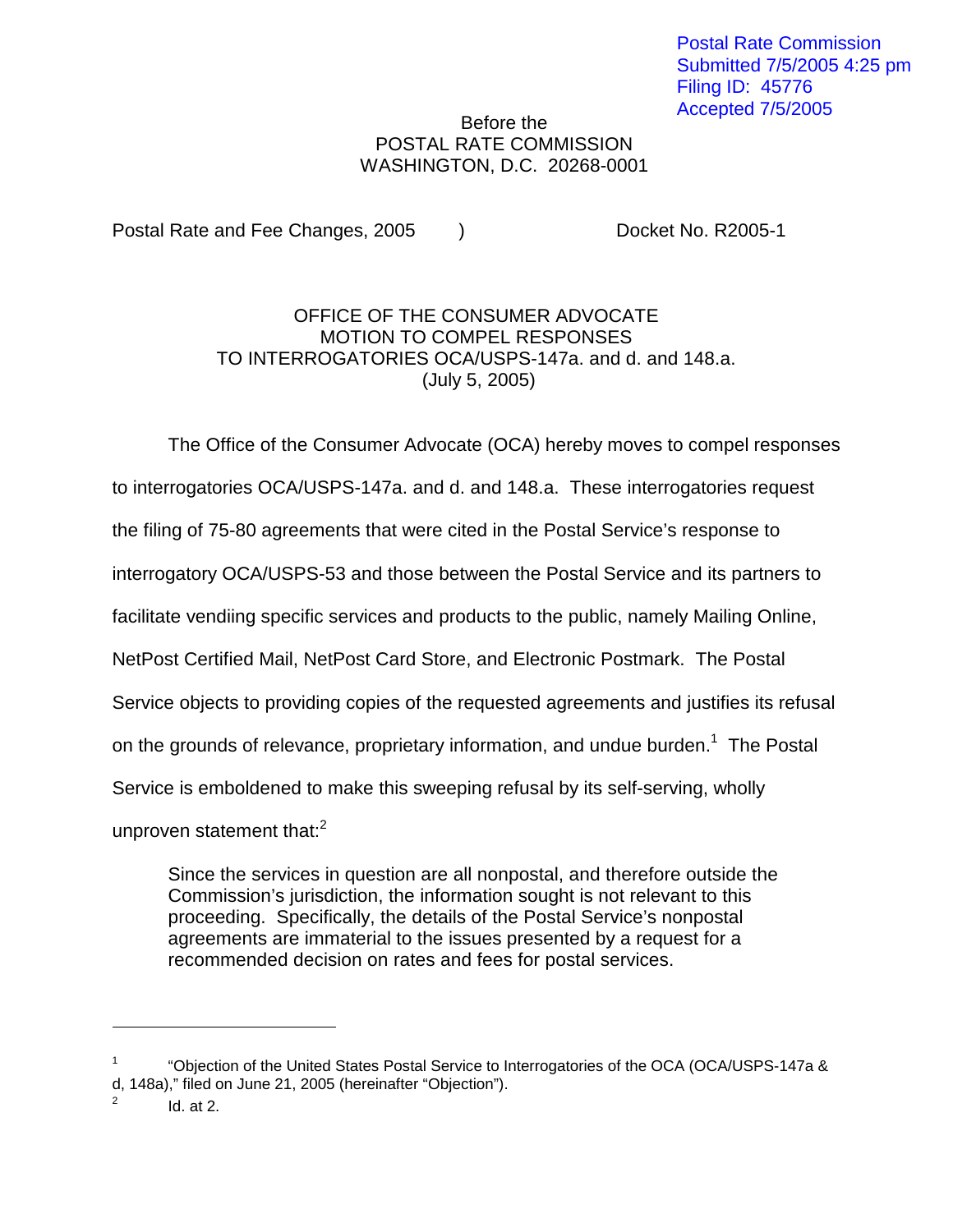The question whether these services are "nonpostal" and "outside the

Commission's jurisdiction" has yet to be determined. The 75 agreements in questions

may or may not involve the provision of nonjursidictional services. The Postal Service's

bald assertions about the "nonpostal" character of the 75 agreements are likely rooted

in its oft expressed position that it makes the determination of the "postal" character of

services it sells to the public, while adamantly denying that the Commission has a

statutory role. For example, in Comments filed in the Docket No. \*2003 proceeding, $3$  at

4, the Postal Service contended that:

Congress did not intend for section 3623 to authorize the Commission to conduct investigative hearings for the purpose of adjudicating challenges to the Postal Service's legal determinations, or reviewing and secondguessing its management decisions.

And, $4$ 

[T]he Commission's reliance on its classification authority does not support review of nonpostal status, either in a complaint proceeding or in a proceeding initiated under section 3623.

The Postal Service also argued that the lack of jurisdiction by the Commission is

so patent that the Commission lacks jurisdiction even to determine whether it has

jurisdiction to determine the "postal/nonpostal" character of challenged services.<sup>5</sup> The

Postal Service made the further argument that: "where the PRA is concerned, it is by

no means clear that the Commission, as opposed to the Postal Service, is entitled to

deference."6

<sup>&</sup>lt;sup>3</sup> "Comments of United States Postal Service on Consumer Action Petition," filed January 30, 2003.

 $4$  Id. at 27.

 $<sup>5</sup>$  Id. at 28.</sup>

 $6$  Id. at 29.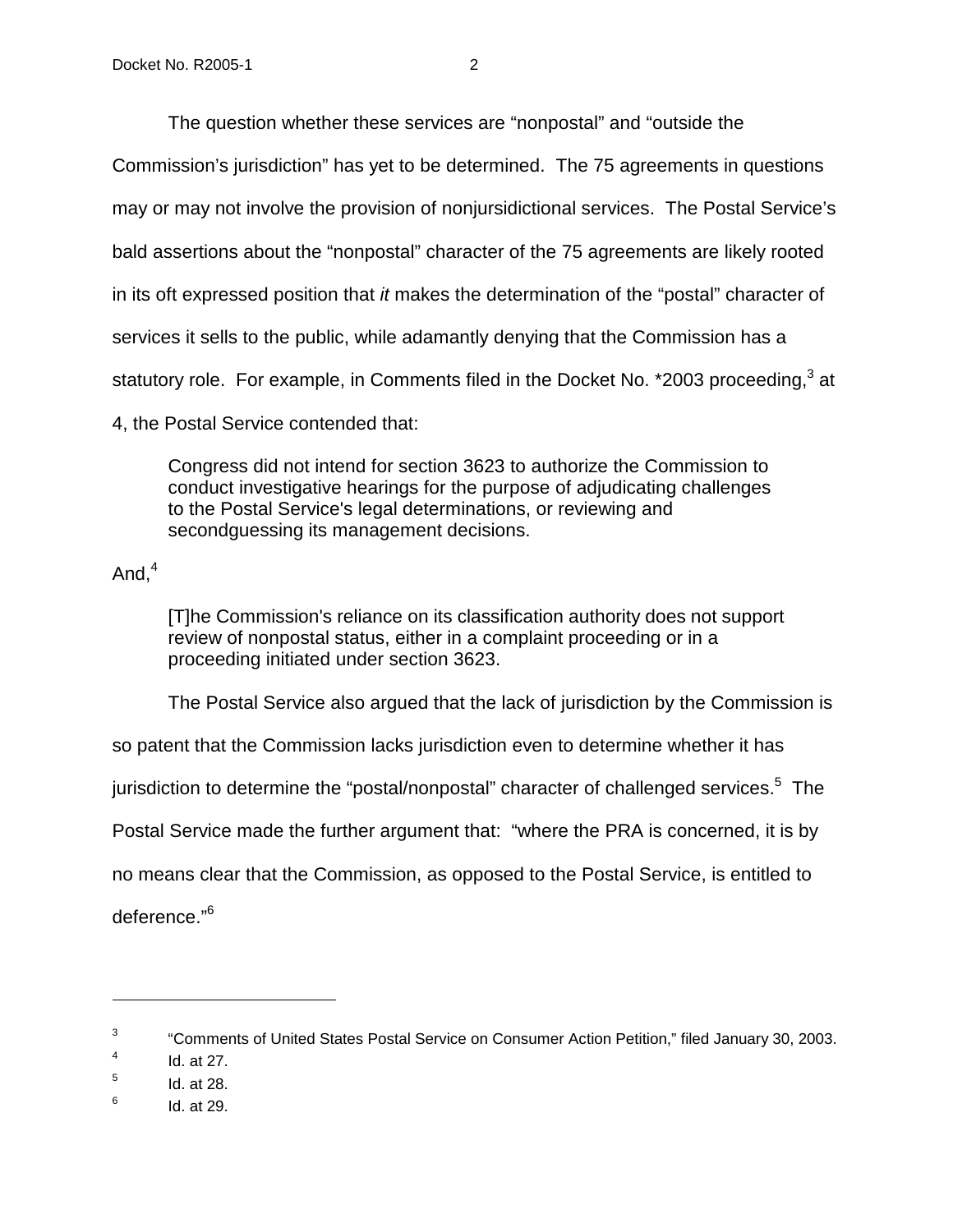The Postal Service relied upon similar arguments in Docket No. C99-1:<sup>7</sup>

The Commission lacks statutory authority to resolve a challenge to the Postal Service's determination not to seek a recommended decision for a new service alleged to be a "Postal" Service.

## And. $8$

Authority to entertain legal challenges to the validity of independent actions of the Postal Service falls, if anywhere, within the province of the district courts, not the Postal Rate Commission. The Commission should promptly dismiss the UPS complaint on the grounds that the Commission lacks authority to resolve the claims that UPS has made.

The Postal Service's contentions that the Commission lacks authority to

determine the "postal/nonpostal" character of unclassified services have been decisively

rejected by the Commission every time they are raised. For example, in a recent

rulemaking to formulate a definition of a postal service the Commission stated: "[The

Commission's] mail classification authority empower[s] it to review the status of services

proposed or offered by the Postal Service."9

Where the subject of a complaint is a new and unreviewed service offering of the Postal Service and its associated rates, as is the case here, it is impossible to conceive how the Commission can perform this required interpretation without considering the "postal" character of the service – which would render it a subchapter II matter - or its "nonpostal" quality, which would put it outside the subchapter's regulatory regime.

\* \* \* \* \*

In determining whether a previously unreviewed service challenged by the complaint of an interested party is appropriate for consideration under the regulatory procedures specified in subchapter II, the Commission is engaged essentially in exercising its mail classification authority, under

<sup>&</sup>lt;sup>7</sup> Complaint on Post E.C.S., "Motion of the United States Postal Service to dismiss," filed November 5, 1998, at 2 (upper case font changed to lower case).

 $8$  Id. at 6.

 $^{9}$  Docket No. RM 2004-1, Order No. 1389, issued January 6, 2004, at 4, 11, and 12.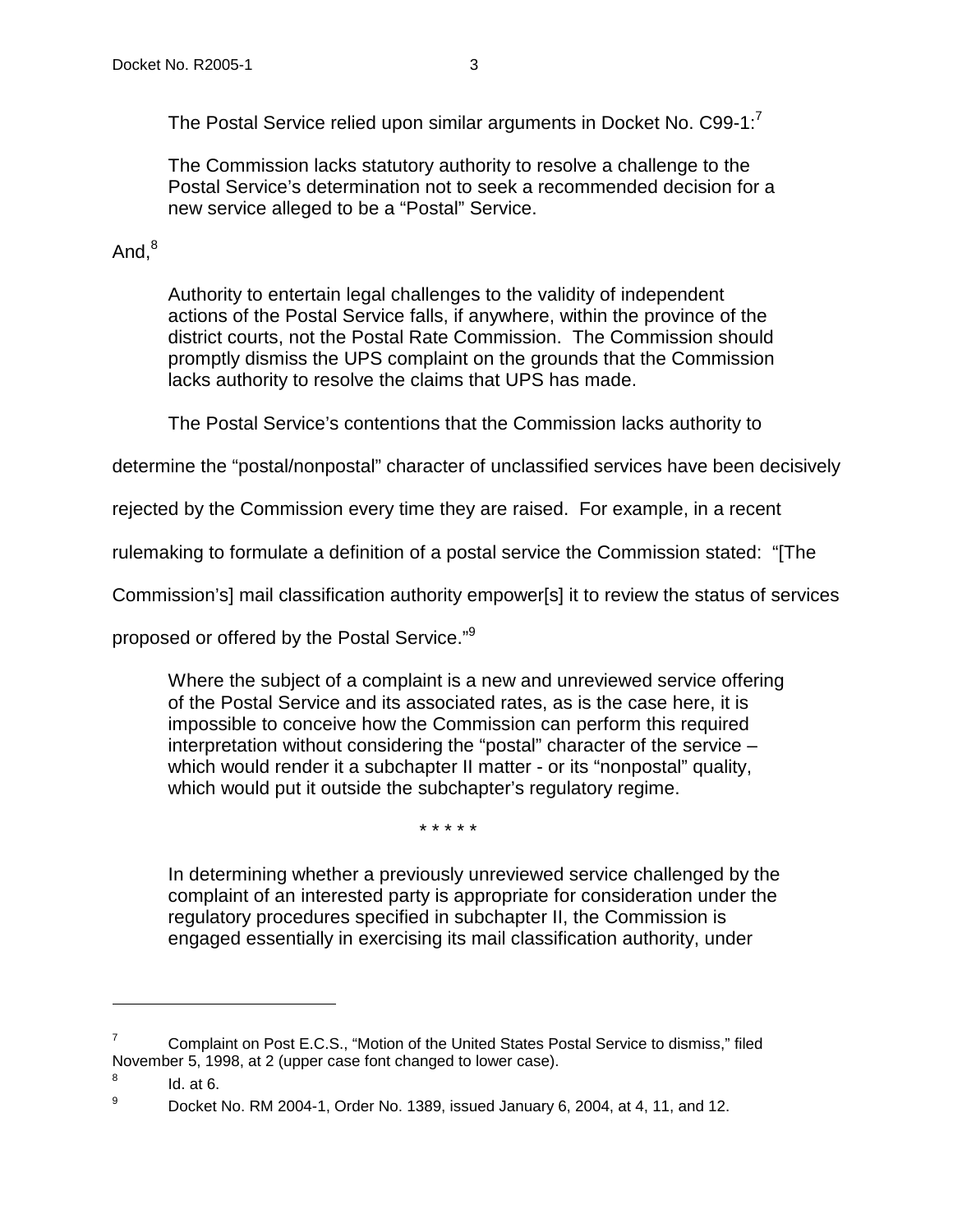which it is assigned primary responsibility for interpreting the status of services either proposed or offered by the Postal Service.

In Order No. 1389, the Commission went on to say that: $10<sup>10</sup>$ 

Especially in view of the Commission's judicially-recognized authority on issues of mail classification, it would unjustifiable to force aggrieved parties to elect a judicial remedy by declining to consider such complaints.

OCA does not dispute the Postal Service's arguments for products and services reviewed by the Commission and determined to be non-jurisdictional. In such cases, the Commission's need for detailed information would be limited to the types of reporting and accounting activities proposed by the Commission in RM2004-2, Reporting Requirements for Nonpostal Services. The reporting and accounting rules would be directed primarily at ensuring that non-jurisdictional services and products produce sufficient revenues to cover their incremental costs and make a contribution to institutional costs. The Commission would need this information to be certain that jurisdictional domestic ratepayers bear none of the costs of non-jurisdictional services.

 However, OCA strongly opposes the view of the Postal Service that the Commission and participants must accept the Postal Service's unilateral determination of the jurisdictional character of the commercial products and services that are the subjects of the 75-80 agreements. Because the Postal Service refuses to provide copies of the agreements, it puts OCA and the Commission in the position of having to argue blindly about their "postal/nonpostal" character. Once the agreements are provided, the Commission will be in a better position to assess whether to treat the underlying services as unauthorized services that fall under the Commission's definition

 $10$  Id. at 13.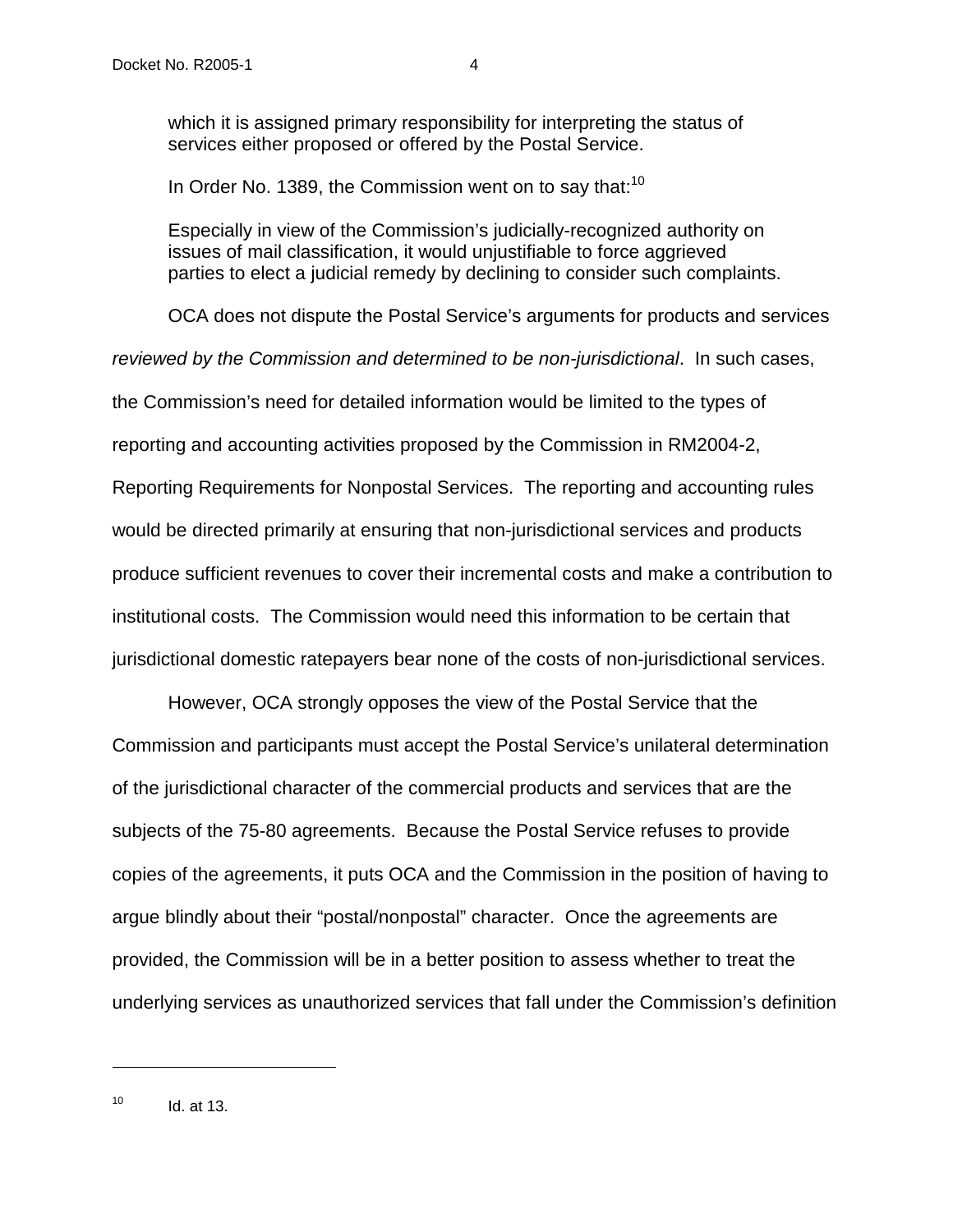of a postal service in RM2004-1 or as non-jurisdictional services that must be accounted for under the proposed rules of RM2004-2.

The Postal Service claims that:<sup>11</sup>

Examination of the legal agreement between the parties, however, is not necessary to understand the activities performed by the Postal Service. Indeed, those activities have already been described in the response on which these questions are based, OCA/USPS-53.

That statement cannot possibly be correct because the numbers just don't add up. At page 3 of the objection, the Postal Service notes that OCA is seeking copies of between 75 – 80 agreements. However, the services discussed in response to interrogatory 53 only number 20,<sup>12</sup> outside of the separate listing of "Affiliates & Alliances." What about the other 55 - 60 agreements? They are never described in response to interrogatory 53 and the specific costs involved in activities that are performed by the Postal Service and its partners under these agreements have never been provided. Although the Postal Service believes that the unidentified 55 – 60 agreements are "nonpostal" in character, it is quite possible that participants and the Commission would not agree.

In two complaint cases involving complaints about the unauthorized provision of postal services – Pack and Send and PosteCS – the Postal Service was convinced that the services were "nonpostal," but the Commission was unconvinced. On the contrary, in the case of Pack and Send, the Commission issued an order declaring that Pack and Send was postal in character.<sup>13</sup> In the case of PosteCS, the Commission entertained the idea that PosteCS, which was a substitute for hardcopy mail and a functional

<sup>11</sup> Objection at 2.

<sup>&</sup>lt;sup>12</sup> See Attachment One to the Postal Service's response to OCA/USPS-53.

<sup>&</sup>lt;sup>13</sup> Order No. 1145, "Declaratory Order Finding Complaint to be Justified and Providing for Further Proceedings," issued December 16 1996, Docket No. C96-1.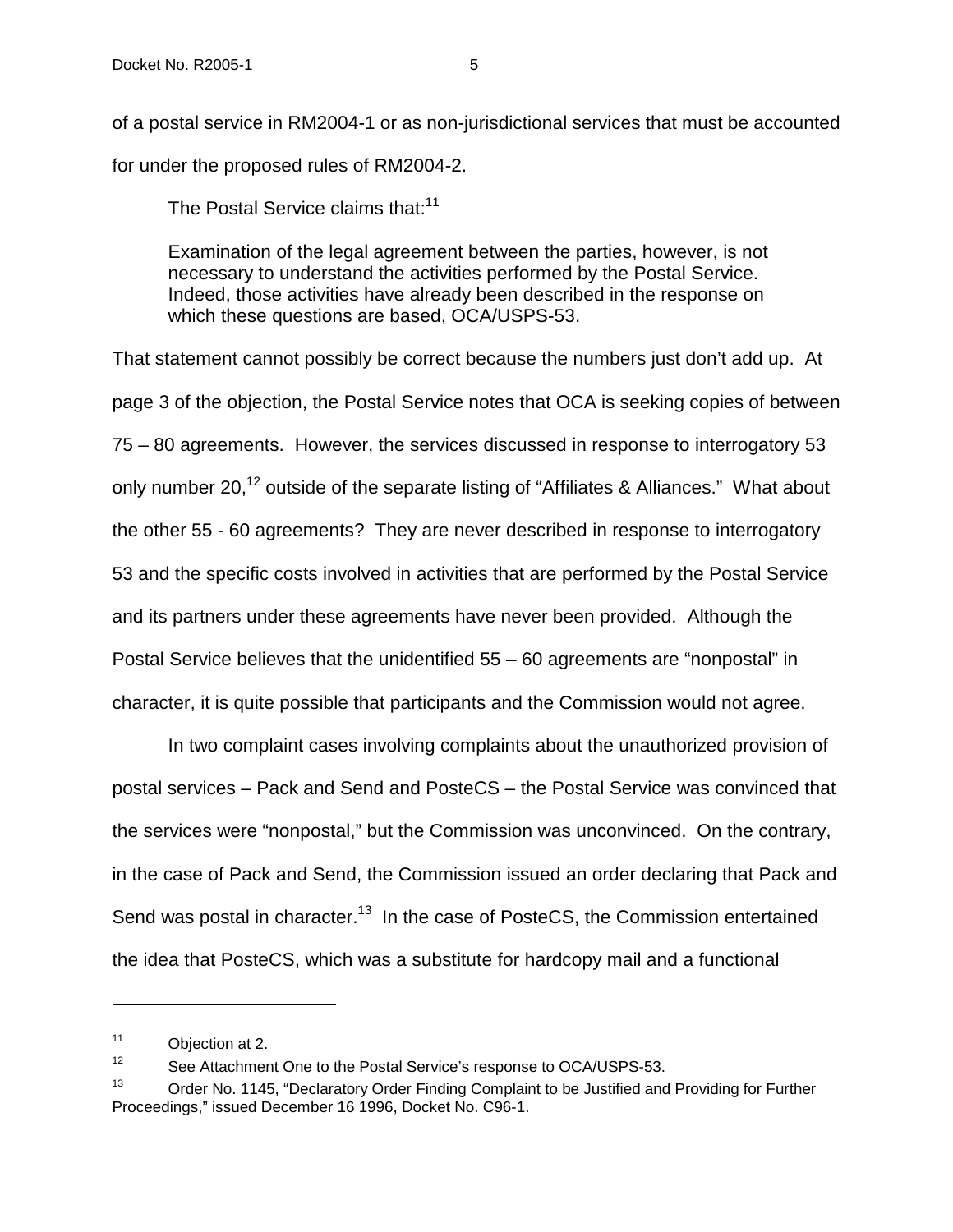equivalent might be postal in character.<sup>14</sup> The Commission must have the requested agreements before it to make an informed determination.

 The Postal Service cannot avoid spending some time in preparing the requested agreements for review by the Commission. The best way to handle the problem is to have the Postal Service provide the agreements in a Library Reference with alleged proprietary details redacted. (This should not take more than a few hours). At the same time, unredacted copies of the agreement should be filed under protective conditions, which should provide ample protection to the Postal Service and its strategic partners from commercial harm. After all, access to the confidential materials is highly restricted and the use for the materials is severely circumscribed.

Following provision of the agreements for review by participants and Commission staff, OCA and other participants should be permitted to present arguments to the Commission for specific redactions to be removed based upon a showing that the activities described in the agreement are jurisdictional in character and that the Commission should exercise its classification authority to declare them so; alternatively participants may argue that the Postal Service is likely incurring costs for its part in engaging in the activities produced by the agreement and that the costs have not been accounted for and thereby have improperly been shifted to jurisdictional ratepayers as institutional costs; or finally, that the Postal Service's claims that the agreements are irrelevant to the Commission's performance of its duties under Chapter 36 of title 39 are justified and that no further action on the agreements need be taken. In this way, the burden argument asserted by the Postal Service may be greatly reduced because a

 $14$  Order No. 1239 at  $14 - 15$ .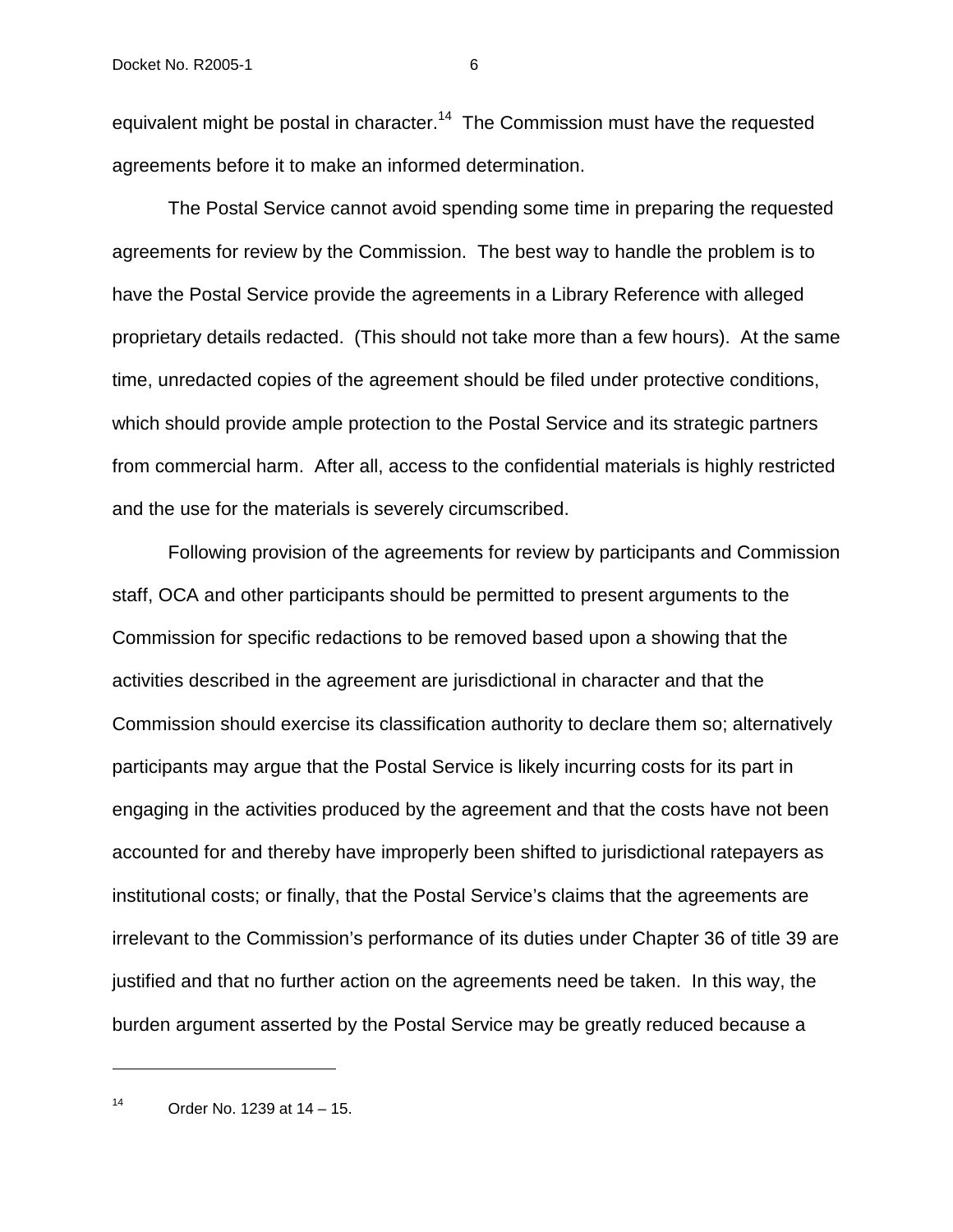subset of the agreements may be determined to be irrelevant to Chapter 36 proceedings. For those agreements that are found relevant to exercise of Chapter 36 duties, the burden argument may be found to be outweighed either by the postal character of the services and products offered under the agreements or by the improper cost shifting that may be taking place.

 The nondisclosure provisions that the Postal Service has in place with its strategic allies are of no moment in the Commission's determination. The Postal Service should not enter into such agreements when it is well aware that the Commission has rate and classification duties that it must perform under Chapter 36 that may involve releasing details of the subject agreements. If the Commission decides that the confidentiality of such agreements outweigh the public's need to review them, then the Commission can maintain confidential treatment of them for the remainder of this proceeding – by allowing follow-up interrogatories, responses to interrogatories, initial and reply briefs, and the Commission's opinion and recommended decision all to be filed under protective conditions. In this way, there is no injury to the Postal Service's proprietary rights (if, indeed, such rights exist).

 Interrogatory 147.d. and 148.a. request copies of the agreements underlying the provision of specific services to the public that are well publicized, namely Mailing Online, NetPost Certified Mail, NetPost Card Store, and Electronic Postmark. Since the nature of these services is better known than those involved in the 50 agreements, it is seen more readily that the four services have distinct a distinct "postal" character. Therefore, the Postal Service should be directed to file these without the restrictions of protective conditions.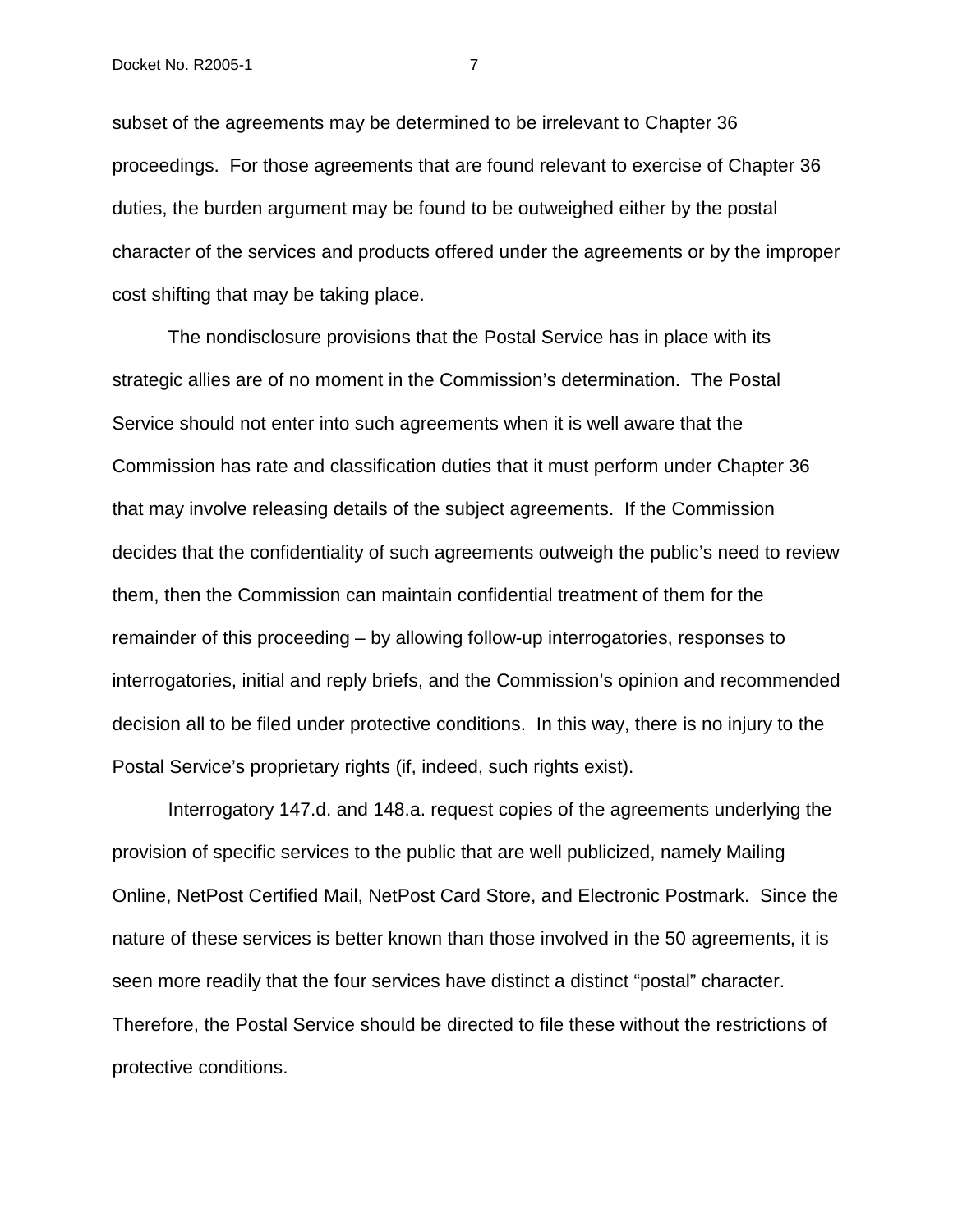Mailing Online is essentially the same service that the Postal Service itself believed to be a service when it submitted Docket No. MC2000-2 for the Commission's approval. The fact that many of the operations are furnished by a strategic partner does not change their "postal" character. The Postal Service goes to extraordinary lengths to convince the public that it is doing business with the Postal Service and that Mailing Online is being provided by the Postal Service. If the Postal Service receives revenue under an arrangement with its current Mailing Online partner, the cost and revenue details of the arrangement must be closely scrutinized. It is also essential to see whether the Postal Service took any steps in entering into the current agreement with RCS to compensate jurisdictional ratepayers for the losses they suffered during the MC2000-2 experiment.

 NetPost card store that begins with a transaction initiated at the Postal Service's website and culminates with the mailing of a card as First Class has unimistakeable characteristics of a postal service. NetPost Certified Mail begins and ends in the same way; thus it is also a postal service.

 Electronic Postmark is offered as an electronic substitute for hardcopy mail with functions and purposes similar to those of PosteCS. There is a good chance that the Commission will determine this to be a postal service under its proposed definition. Therefore, the Authentidate contract is clearly relevant to the Commission's discharge of its duties and is not subject to any proprietary privileges.

 WHEREFORE, the OCA requests that the presiding officer direct the Postal Service to respond to interrogatories OCA/USPS-147a. and d. and 148.a..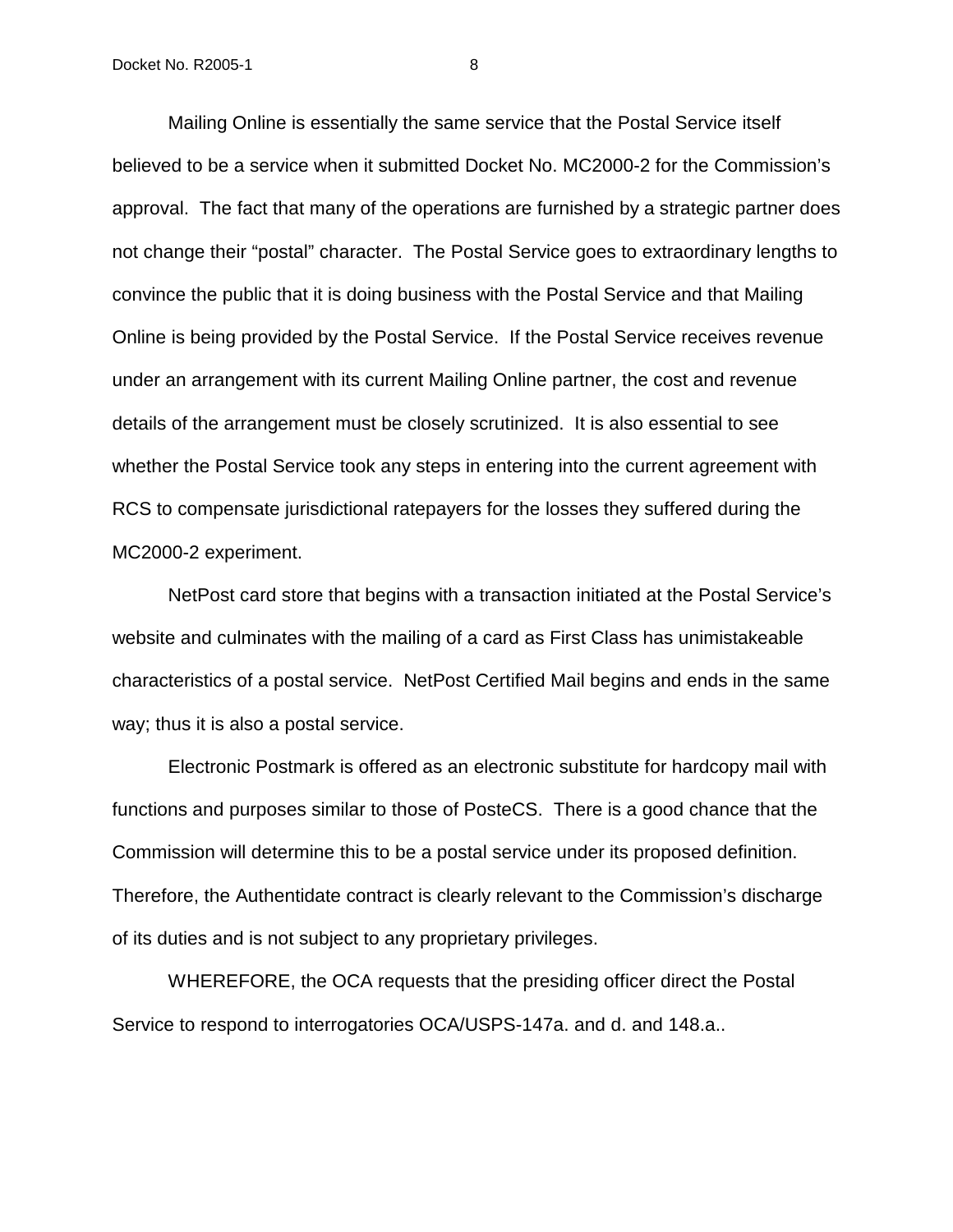Respectfully submitted,

Shelley S. Dreifuss, Director Office of the Consumer Advocate

1333 H Street, N.W. Washington, D.C. 20268-0001 (202) 789-6830; Fax (202) 789-6819 e-mail: dreifusss@prc.gov